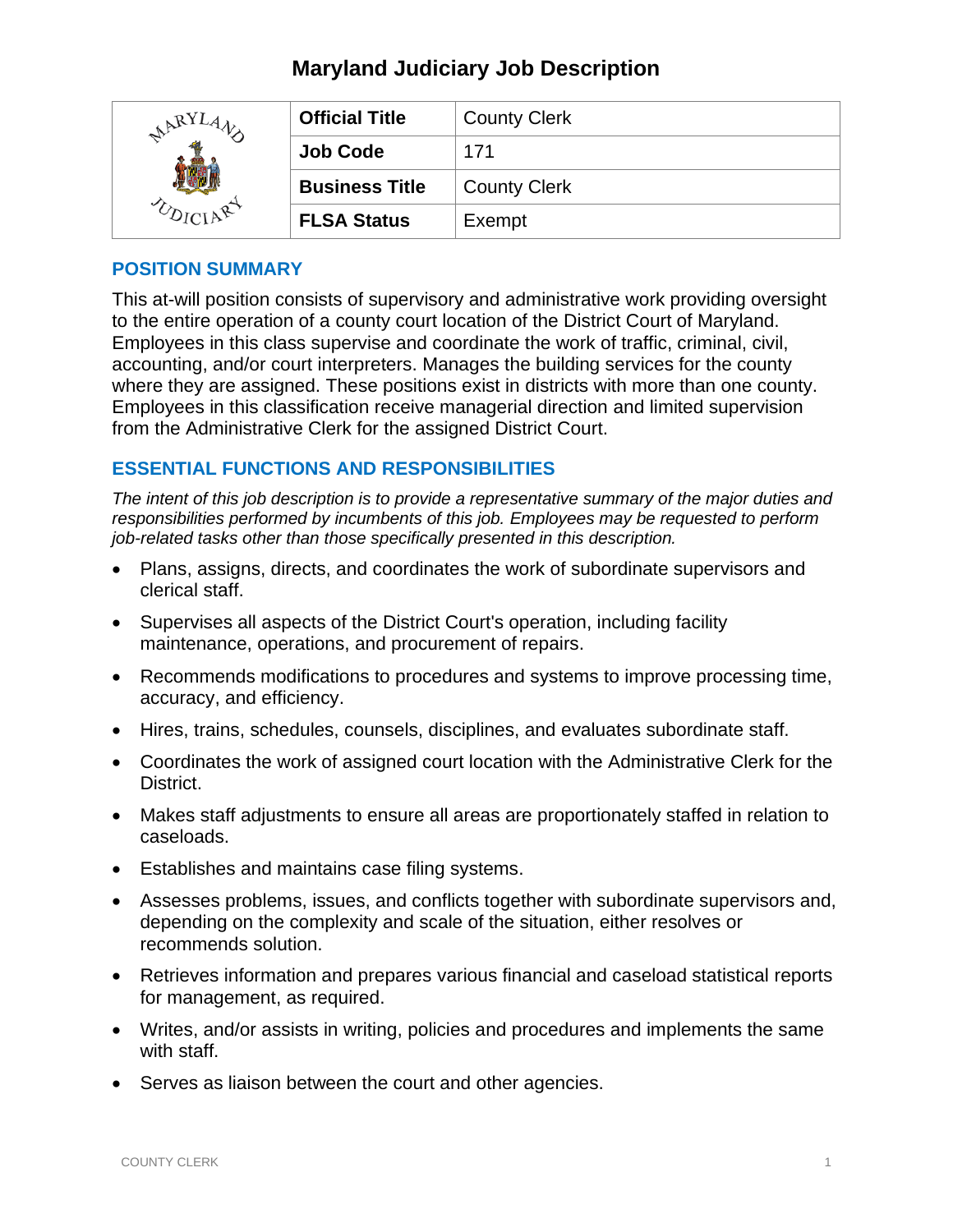# **MINIMUM QUALIFICATIONS**

## **Education and Experience**

- Bachelor's degree from an accredited college or university.
- Seven (7) years of work experience, preferably in court operations, or in the fields of criminal justice, parole and probation, legal or financial services, to include four (4) years in a trial or appellate court of the United States in which three (3) years consisted of supervising court staff.

## **Note:**

Additional court work experience, as defined above, may substitute on a year for year basis for up to four (4) years of the required education.

# **KNOWLEDGE, SKILLS, AND ABILITIES**

#### **Knowledge of:**

- Maryland Judiciary's policies, procedures, laws, and forms involving various types of court cases and the implication each of these have on the accounting operations of the court.
- Judiciary Human Resources policies and procedures.
- Maryland Judiciary Court systems and operations.
- Appeal practices and procedures.
- The principles of office management and supervision.

## **Skill in:**

- Verbal and written communication.
- Guiding employees in demanding situations.
- Interpersonal communication and relations.
- Problem solving, prioritizing, scheduling, and decision making.
- Collaborative leadership.
- Analyzing information, problems, situations, practices, and procedures.
- Applying job-related terminology, codes, policies, procedures, rules, regulations, and laws.

## **Ability to:**

- Plan, coordinate, supervise, and evaluate the work of staff of a county District Court.
- Apply job-related terminology, policies, procedures, regulations, and laws to define problems, collect data, establish facts, record data, appropriately complete forms, and provide information to customers.
- Develop, revise, establish, or implement office procedures and practices.
- Perform administrative duties related to court management.